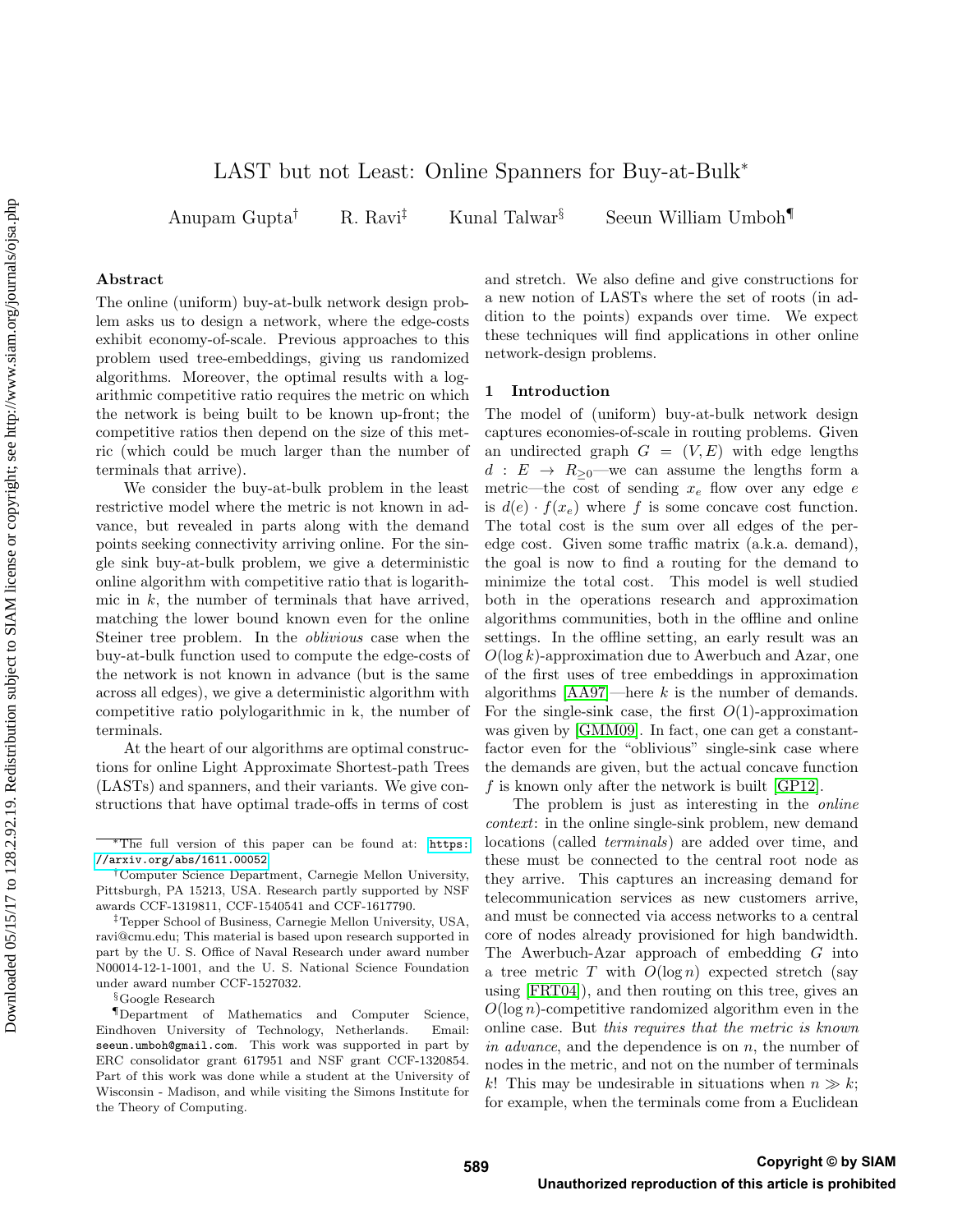space  $\mathbb{R}^d$  for some large d. Moreover, we only get a randomized algorithm (competitive against oblivious adversaries).[1](#page-0-0)

In this paper, we study the Buy-at-Bulk (BaB) problem in the online setting, in the least restrictive model where the metric is not known in advance, so the distance from some point to the previous points is revealed only when the point arrives. This forces us to focus on the problem structure, since we cannot rely on powerful general techniques like tree embeddings. Moreover, we aim for deterministic algorithms for the problem. Our first main result is an asymptotically optimal deterministic online algorithm for single-sink buy-at-bulk.

<span id="page-1-0"></span>THEOREM 1.1. (DETERMINISTIC BAB) There exists a deterministic  $O(\log k)$ -competitive algorithm for online single-sink buy-at-bulk, where  $k$  is the number of terminals.

Note that the guarantee is best possible, since it matches the lower bound [\[IW91\]](#page-9-4) for the special case of a single cable type encoding the online Steiner tree problem.

En route, we consider a generalization of the Light Approximate Shortest-path Trees (LASTs). Given a set of "sources" and a sink, a LAST is a tree of weight close to the minimum spanning tree (MST) on the sources and the sink, such that the tree distance from any source to the sink is close to the shortest-path distance. Khuller, Raghavachari, and Young [\[KRY95\]](#page-9-5) defined and studied LASTs in the offline setting and showed that one can get constant stretch with cost constant times the MST. Ever since their work, LASTs have proved very versatile in network design applications. We give (in the [full version\)](https://arxiv.org/abs/1611.00052) a simple construction of LASTs in the online setting where terminals arrive online. We get constant stretch, and cost at most  $O(\log k)$  times the MST, which is the best possible in the online case.

For our algorithms, we extend the notion of LASTs to the setting of MLASTs (*Multi-sink LASTs*) where both sources and sinks arrive over time. We have to maintain a set of edges so that every source preserves its distance to the closest sink arriving before it, at minimum total cost. We provide a tight deterministic online algorithm also for MLASTs, which we think is of independent interest. This construction appears in §[3.](#page-4-0) Then we use MLASTs to prove Theorem [1.1](#page-1-0) in §[4.](#page-5-0)

Oblivious Buy-at-Bulk. We then change our focus to the oblivious problem. Here we are given neither the terminals nor the buy-at-bulk function  $f$  in advance. When the terminals arrive, we have to choose paths for them to the root, so that for every concave cost function  $f$ , the chosen routes are competitive to the optimal solution for  $f$ . Our first result for this problem is the following:

# Theorem 1.2. (Oblivious BaB, Randomized)

There exists a randomized online algorithm for the buy-at-bulk problem that produces a routing P such that for all concave functions f,

$$
\mathbb{E}[\cosh_f(P)] \le O(\log^2 k) \, \text{OPT}_f \, .
$$

This randomized algorithm has the same approximation guarantee as one obtained using Bartal's treeembedding technique. The benefit of this result, however, is in the ideas behind it. We give constructions of low-stretch spanners in the online setting. Like LASTs, spanners have been very widely studied in the offline case; here we show how to maintain light low-stretch spanners in the online setting. Then we use the spanners to prove the above theorem. Moreover, building on these ideas, we give a deterministic algorithm. (We defer our spanner construction and oblivious algorithms to the [full version.](https://arxiv.org/abs/1611.00052))

Theorem 1.3. (Oblivious BaB, Deterministic) There exists a deterministic online algorithm for the buy-at-bulk problem that produces a routing P such that for all concave functions f,

$$
cost_f(P) \le O(log^{2.5} k) OPT_f.
$$

A question that remains open is whether there is an  $O(\log k)$ -competitive algorithm for this problem. The only other deterministic oblivious algorithm we know for the buy-at-bulk problem is a derandomization of the oblivious network design algorithm from [\[GHR06\]](#page-9-7), which requires the metric to be given in advance.

LASTs and Spanners. A central contribution of our work is to demonstrate the utility of online spanners in building networks exploiting economiesof-scale. We record the following two theorems on maintaining LASTs and spanners in an online setting, since they are of broader interest. These results are near-optimal, as we discuss in the respective sections (in the full version).

THEOREM 1.4. (ONLINE LAST) There exists a deterministic online algorithm for maintaining a tree with  $cost\ O(\log k)$  times the MST, and a stretch of 7 for distances from terminals to the sink.

<sup>&</sup>lt;sup>1</sup>The tree embeddings of Bartal [\[Bar96\]](#page-9-6) can indeed be done online with  $O(\log k \log \Delta)$  expected stretch, where  $\Delta$  is the ratio of maximum to minimum distances in the metric. Essentially, this is because the probabilistic partitions used to construct the embedding can be computed online. This gives an  $O(\log^2 k)$ -competitive randomized algorithm, alas sub-optimal by a logarithmic factor, and still randomized.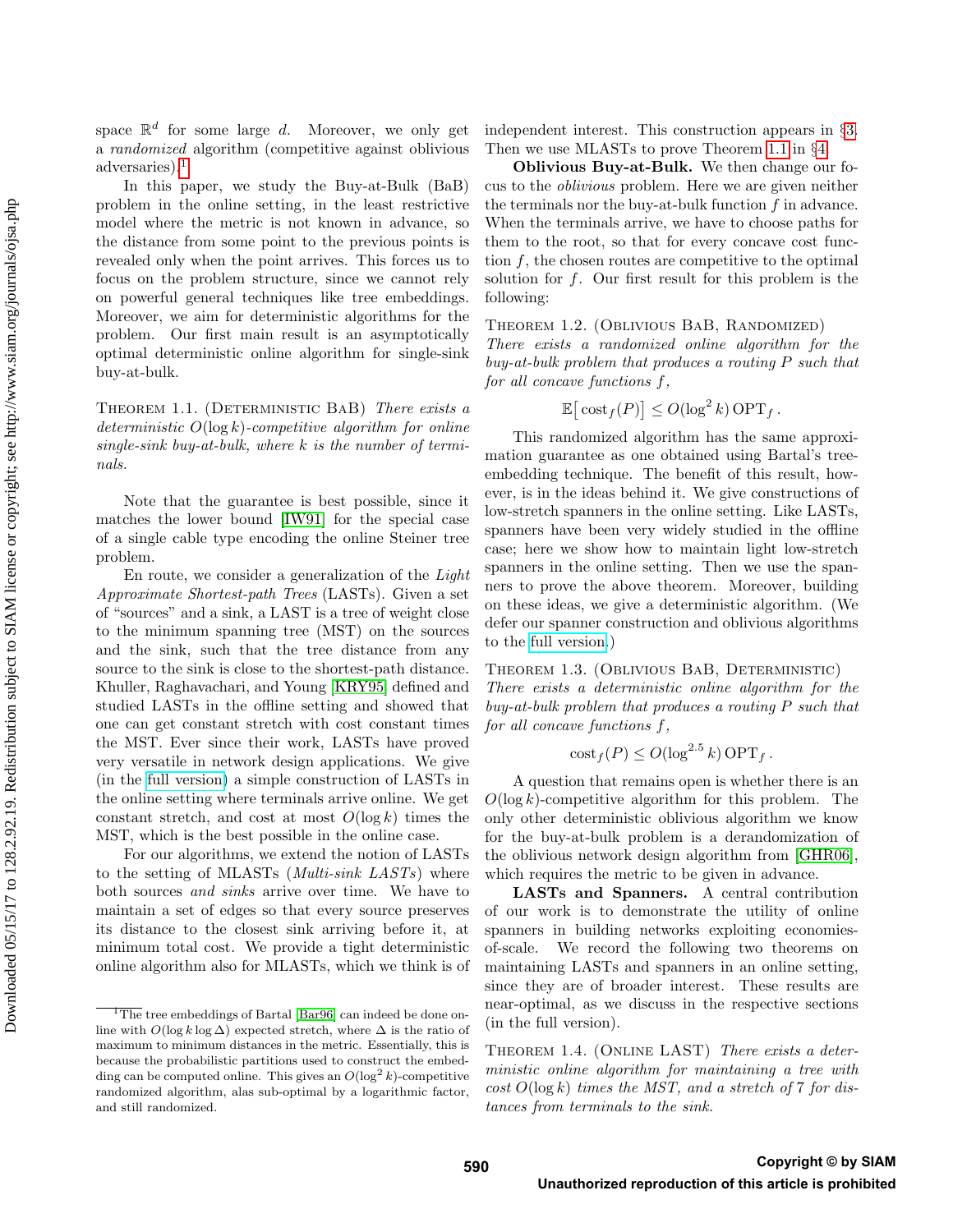THEOREM 1.5. (ONLINE SPANNER) There exists a deterministic online algorithm that given k pairs of terminals, maintains a forest with cost  $O(\log k)$  times the Steiner forest on the pairs, and a stretch of  $O(\log k)$  for distances between all given pairs of terminals. Moreover, the total number of edges in the forest is  $O(k)$ , i.e. linear in the number of terminals.

Our results on online LAST and multicommodity spanners give us an optimal  $O(\log k)$ -competitive deterministic algorithms for the "single cable version" of the buy-at-bulk problems, where the function is a singlepiece affine concave function [\[MP98\]](#page-10-0).

<span id="page-2-0"></span>1.1 Our Techniques We now outline some of the ideas behind our algorithms and the role of spanner constructions in them. All our algorithms share the same high-level framework: (1) each terminal  $v$  is assigned an integer type  $\tau(v)$ ; (2) it is then routed through a sequence of terminals with increasing types; (3) the routes are chosen using a spanner-type construction. In particular, each algorithm is specified by a type-selection rule, the sequence of terminals to route through, and whether to use a spanner or MLAST.

The analysis for our deterministic algorithms also has a common thread: while these algorithms are not based on tree-embeddings, the analysis uses treeembeddings crucially. Both analyses are based on the analysis framework of [\[Umb15\]](#page-10-1) and follow the same template: we fix an HST embedding T of the metric, and charge the cost of the algorithm to the cost of the optimal solution on this tree (losing some factor  $\alpha$ ). Since HSTs can approximate general metrics to within a factor of  $O(\log k)$ , this gives us an  $O(\alpha \log k)$ competitive algorithm.

Functions vs. Cables. As is common with buyat-bulk algorithms, we represent the function  $f(x)$  as the minimum of affine functions  $\min_i {\{\sigma_i + \beta_i x\}}$ . And when we route a path, we even specify which of the linear functions we use on each edge of this path. Each i is called a "cable type", since one can think of putting down cable-i with an up-front cost of  $\sigma_i$ , and then paying  $\beta_i$  for every unit of flow over it.

Non-oblivious algorithm. In the non-oblivious setting where we know the function  $f$ , we will want to route each terminal v through a path  $P(v)$  with nondecreasing cable types. So  $\tau(v)$  should simply be the cable of lowest type that we will install on  $P(v)$ —how should we choose this value? It makes sense to choose  $\tau(v)$  based on the number of other terminals close to v. Intuitively, the more terminals that are nearby, the larger the flow that can be aggregated at  $v$ , making it natural to select a larger type for  $v$ .

Once we have chosen the type, the route selection

is straightforward: first we route v's demand to the nearest terminal of higher type using cable type  $\tau(v)$ . Then we iterate: while  $v$ 's demand is at a terminal  $w$ (which is not the root  $r$ ), we route it to a terminal  $w'$ of type higher than  $\tau(w)$  that nearest to w, using cable type  $\tau(w)$ .

Finally, how do we select the path when routing  $v$ 's demand from  $w$  to  $w$ '? This is where our Multisink LAST (MLAST) construction comes in handy. We want that for each cable type i, the set of edges  $H_i$  on which we install cable type  $i$  has a small total cost while ensuring that each terminal of type  $i$  has a short path to its nearest terminal of higher type. We can achieve these properties by having  $H_i$  be an MLAST with the sources being the terminals of type exactly  $i$ , and the sinks being terminals of type higher than  $i$ .

Randomized Oblivious Algorithm. While designing oblivious algorithms seems like a big challenge because we have to be simultaneously competitive for all concave cost functions, Goel and Estrin [\[GE05\]](#page-9-8) showed that functions of the form  $g_i(x) = \min\{x, 2^i\}$  form a "basis" and hence we just have to be good against all these so-called "rent-or-buy" functions. This is precisely our goal.

Note that the optimum solution for the cost function  $g_0$  is the optimal Steiner tree, and that for the cost function  $g_M$ , for  $M \gg k$ , is the shortest path tree rooted at the sink. Thus being competitive against  $g_0$  and  $g_M$ already requires us to build a LAST. Thus it is not surprising that our online spanner algorithm is a crucial ingredient in our algorithm.

There are two key ideas. The first is that to approximate a given rent-or-buy function, it suffices to figure out which terminals should be connected to the root via "buy" edges—i.e., via edges of cost  $2^i$ regardless of the load on them—these terminals we call the "buy" terminals. The rest of the terminals are simply connected to the buy terminals via shortest paths. One way to choose a good set of buy terminals is by random sampling: if we wanted to be competitive against function  $g_i$ , we could choose each terminal to be a "buy" terminal with probability  $2^{-i}$ . (See, e.g., [\[AAB04\]](#page-9-9).) Since in the oblivious case we don't know which function  $q_i$  we are facing, we have to hedge our bets. Hence we choose each terminal  $v$  to have  $\tau(v) = i$  with probability  $2^{-i}$ . Thus terminal v is a good buy terminal for all  $g_i$  with  $i \leq \tau(v)$ .

Next, we need to ensure that the path  $P(v)$  we choose for v simultaneously approximates the shortest path from  $v$  to the set of terminals with type at least  $i$ for all  $i$ . This is where our online spanner construction comes in handy. For each type  $i$ , we will build a spanner  $F_i$  on terminals of type at least i.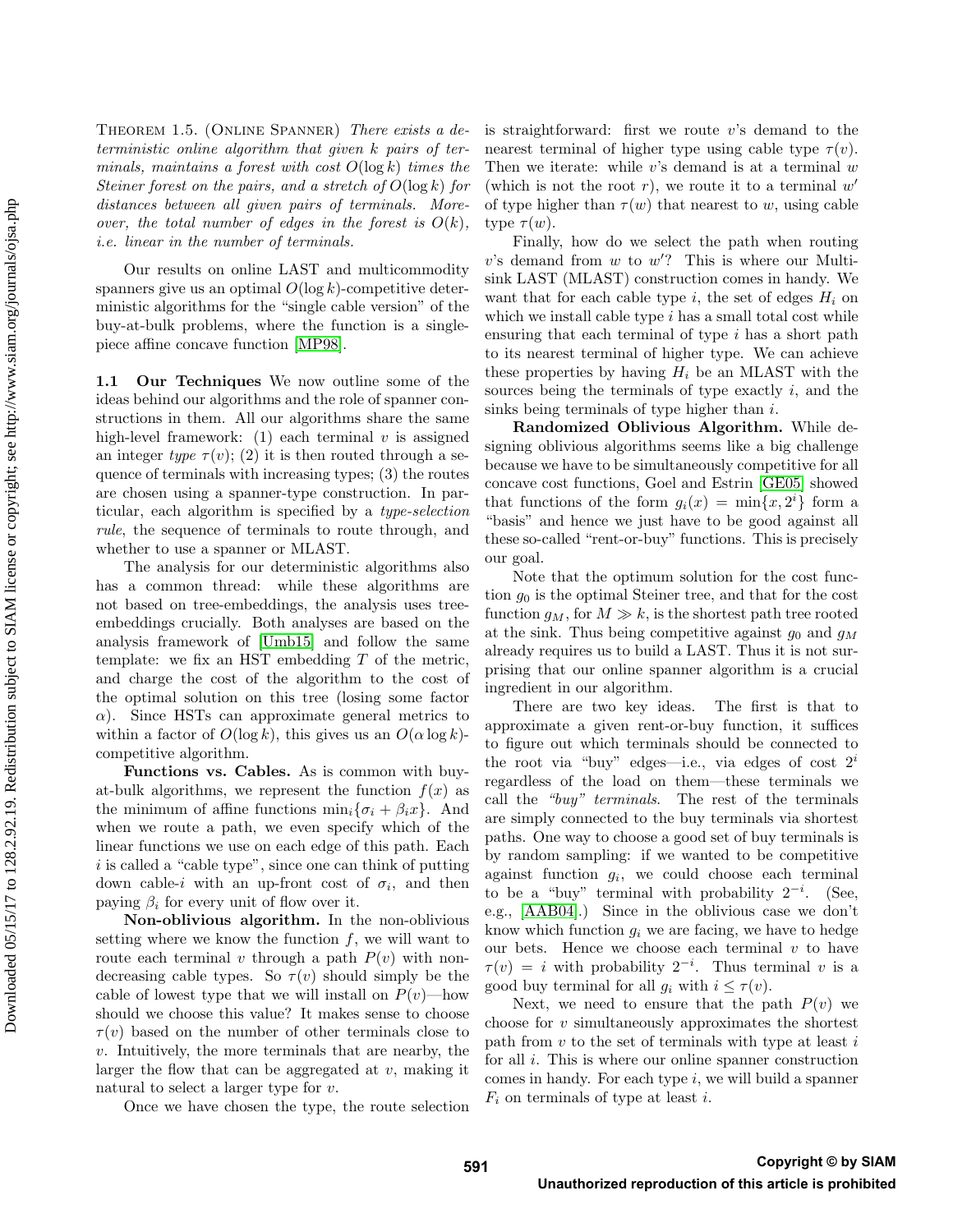Deterministic Oblivious Algorithm. To obtain our deterministic oblivious algorithm, we make two further modifications. First, we remove the need for randomness by using the deterministic type selection rule of the non-oblivious algorithm. This modification already yields an  $O(\log^3 k)$ -competitive algorithm. A technical difficulty that arises is that our type-classes are no longer nested. Thus it is not obvious how to route from a node of type  $i$  to one of a higher type, as these nodes may not belong to a common spanner. Adding nodes to multiple spanners can remedy this, but leads to a higher buy cost; being stingy in adding nodes to spanners can lead to higher rent cost. By carefully balancing these two effects and using a more sophisticated routing scheme, we are able to improve the competitive ratio to  $O(\log^{2.5} k)$ .

1.2 Other Related Work Offline approximation algorithms for the (uniform) buy-at-bulk network design problem were initiated in [\[SCRS97\]](#page-10-2)—here uniform denotes the fact that all edges have the same cost function  $f(\cdot)$ , up to scaling by the length of the edge. Early results for approximation algorithms for buy-at-bulk network design [\[MP98,](#page-10-0) [AA97\]](#page-9-0) already observed the relationship to spanners, and tree embeddings. Using the notion of probabilistic embedding of arbitrary metrics into tree metrics [\[AKPW95,](#page-9-10) [Bar96,](#page-9-6) [Bar98,](#page-9-11) [Bar04,](#page-9-12) [FRT04\]](#page-9-3), logarithmic factor approximations are readily derived for the buy-at-bulk problem in the offline setting. A hardness result of  $O(\log^{1/4-\epsilon} n)$  shows we cannot do much better in the worst case [\[And04\]](#page-9-13).

For the offline single-sink case, new techniques were developed to get  $O(1)$ -approximations [\[GMM09\]](#page-9-1), as well as to prove  $O(1)$ -integrality gaps for natural LP formulation  $[GKK^+01, Tal02]$  $[GKK^+01, Tal02]$  $[GKK^+01, Tal02]$ ; other algorithms have been given by [\[GKR03,](#page-9-15) [GI06,](#page-9-16) [JR09\]](#page-9-17). Apart from its inherent interest, the single-sink buy-at-bulk problem can also be used to solve other network design problems [\[GRS11\]](#page-9-18). The oblivious single-sink version was first studied in [\[GE05\]](#page-9-8), and  $O(1)$ -approximations for this very general version was derived in [\[GP12\]](#page-9-2).

In the setting of online algorithms, the Steiner tree and generalized Steiner forest problems have tight  $O(\log k)$ -competitive algorithms [\[BC97,](#page-9-19) [IW91\]](#page-9-4), where  $k$  is the number of terminals. These algorithms work in the model where new terminals only reveal their distances to previous terminals when they arrive, and the metric is not known a priori. It is well-known that the tree-embedding result of Bartal [\[Bar96\]](#page-9-6) can be implemented online to give an  $O(\log k \cdot \min(\log \Delta, \log k))$ -competitive algorithm for the online single-sink oblivious buy-at-bulk problem, where  $\Delta$  is the ratio of maximum to minimum distances in the metric. For online rent-or-buy, Awerbuch, Azar, and Bartal [\[AAB04\]](#page-9-9) gave an  $O(\log^2 k)$ -deterministic and an  $O(\log k)$ -randomized algorithm; recently, [\[Umb15\]](#page-10-1) gave an  $O(\log k)$ -deterministic algorithm.

If the metric is known a priori, the results depend on  $n$ , the size of the metric, and not on  $k$ , the number of ter-minals.<sup>[2](#page-0-0)</sup> E.g., tree-embedding results of [\[FRT04\]](#page-9-3) give a randomized  $O(\log n)$ -competitive algorithm, or a derandomization of oblivious network design from [\[GHR06\]](#page-9-7) gives an  $O(\log^2 n)$ -competitive algorithm.

A generalization which we do not study here is the non-uniform buy-at-bulk problem, where we can specify a different concave function on each edge. A polylogarithmic approximation for this problem was recently given by Ene et al. [\[ECKP15\]](#page-9-20); see the references therein for the rich body of prior work.

#### 2 Preliminaries

Formally, in the online buy-at-bulk problem, we have a complete graph  $G = (V, E)$ , and edge lengths  $d(e)$ satisfying the triangle inequality. In other words, we can treat  $(V, d)$  as a metric. We have M cable types. The *i*-th cable type has fixed cost  $\sigma_i$  and incremental cost  $\beta_i$ , with  $\sigma_i > \sigma_{i-1}$  and  $\beta_i < \beta_{i-1}$ . Routing x units of demand through cable type  $i$  on some edge  $e$  costs  $(\sigma_i + \beta_i x)d(e).$ 

In the single-sink version, we are given a root vertex  $r \in V$ . Initially, no cables are installed on any edges. When a terminal  $v$  arrives, we install some cables on some edges and choose a path  $P(v)$ on which to route  $v$ 's unit demand. (This routing has to be unsplittable, i.e., along a single path.) We are allowed to install multiple cables on the same edge; if  $e \in P(v)$  has multiple cables installed on it, v's demand is routed on the one with highest type, i.e., the one with least incremental cost. The choice of  $P(v)$  and cable installations are irrevocable. Given a routing solution, if  $load_i(e)$  is the total amount of demand routed through cable type  $i$  on edge  $e$ , the total cost is  $\sum_{e \in E} \left[ \sum_{i:\text{load}_i(e) > 0} \sigma_i + \beta_i \text{load}_i(e) \right] d(e)$ . We call  $\sum_{e \in E} \sum_{i:\text{load}_i(e) > 0} \sigma_i d(e)$  the fixed cost of the solution and  $\sum_{e \in E} \sum_{i:\text{load}_i(e) > 0} \beta_i \text{load}_i(e) d(e)$  the *incremental* cost of the solution.

Let OPT denote the cost of the optimal solution. We assume the cable costs satisfy the conditions of the following Lemma [2.1.](#page-3-0)

<span id="page-3-0"></span>LEMMA 2.1.  $\left| GMM09\right|$  We can prune the set of cables such that for all the retained cable types i, (a)  $\sigma_i \geq$  $3\sigma_{i-1}$ , and (b)  $\beta_i \leq (1/3^2)\beta_{i-1}$ , so that the cost of any

 $2\text{Note that } k \text{ is at most } n$ , and it can be much smaller.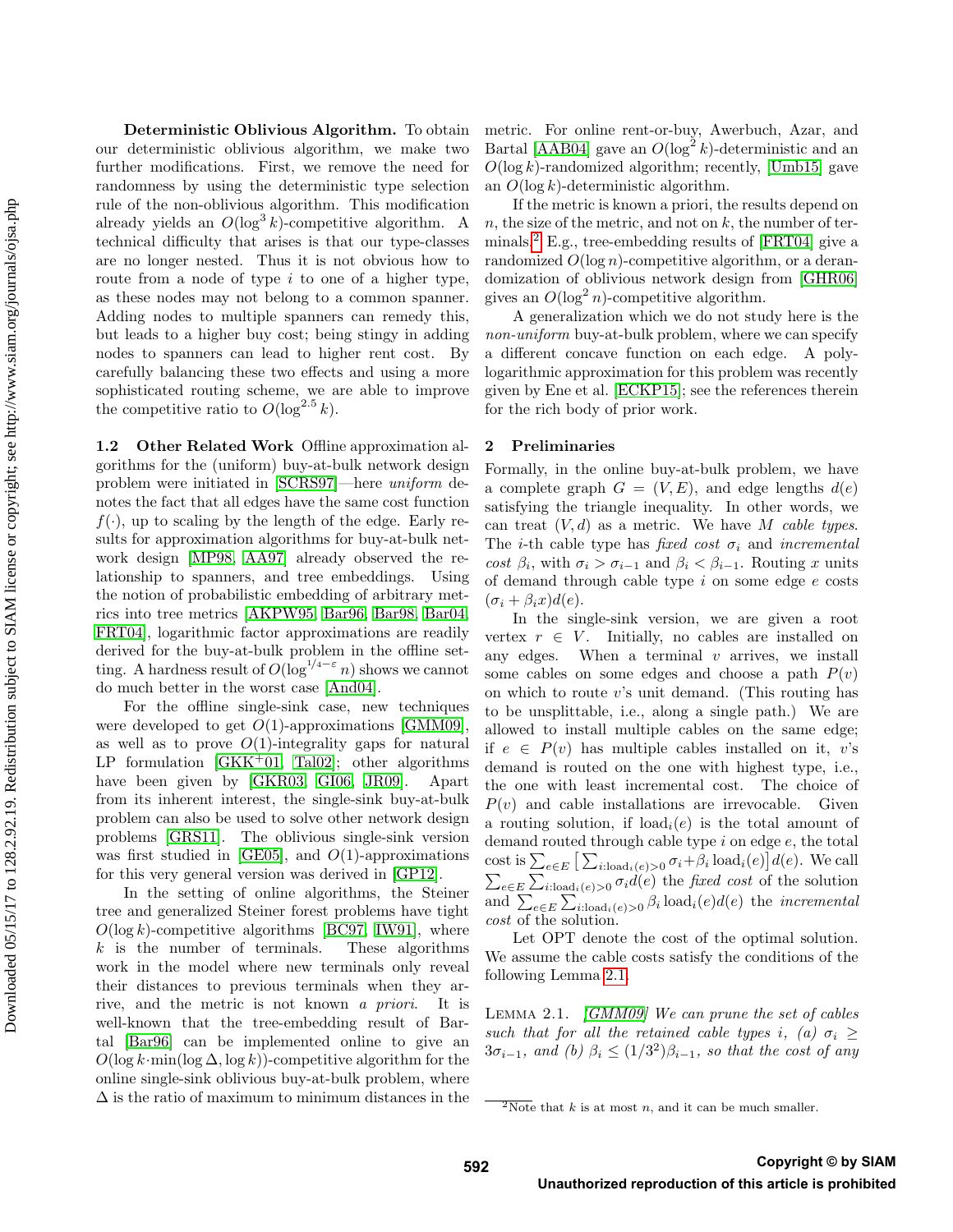solution using only the pruned cable types increases only by an  $O(1)$  factor.

**2.1 HST embeddings** Let  $(X, d)$  be a metric over a set of points  $X$  with distances  $d$  at least 1.

<span id="page-4-1"></span>DEFINITION 2.1. (HST EMBEDDINGS [BAR96]) A hierarchically separated tree (HST) embedding T of metric  $(X, d)$  is a rooted tree with height  $\lceil \log_2(\max_{u,v \in X} d(u,v)) \rceil$  and edge lengths that are powers of 2 satisfying:

- a. The leaves of  $T$  are exactly  $X$ .
- b. The length of the edge from any node to each of its children is the same.
- c. The edge lengths decrease by a factor of 2 as one moves along any root-to-leaf path.

For  $e \in T$ , we use  $T(e)$  to denote the length of e and say that e is a level-j edge if  $T(e) = 2<sup>j</sup>$ . Furthermore, we write  $T(u, v)$  to denote the distance between u and v in T. We also use  $L(e)$  denote the leaves that are "downstream" of e, i.e. they are the leaves that are separated from the root of  $T$  when  $e$  is removed from T.

The crucial property of HST embeddings that we will exploit in our analyses is the following proposition, which follows directly from Properties (2) and (3) of Definition [2.1.](#page-4-1)

PROPOSITION 2.1. Let T be a HST embedding T of  $(X, d)$ . For any level-j edge  $e \in T$ , we have  $d(u, v) < 2<sup>j</sup>$ for any  $u, v \in L(e)$ .

<span id="page-4-2"></span>Corollary 2.1. ([\[AA97,](#page-9-0) [FRT04\]](#page-9-3)) For any online buy-at-bulk instance with k terminals X and distances d, there exists a HST embedding  $T$  of  $(X, d)$  such that  $OPT(T) \leq O(\log k)$  OPT, where  $OPT(T)$  is the cost of the optimal solution for online buy-at-bulk with terminals X in the tree T.

<span id="page-4-3"></span>2.2 Decomposition into rent-or-buy instances Since buy-at-bulk functions can be complicated, it will be useful to deal with simpler *rent-or-buy* functions where to route a load of  $x$  on an edge, we can either buy the cable for unlimited use at its buy cost, or pay the rental cost times the amount  $x$ . Given a buyat-bulk instance as above, for each  $i$ , define the rentor-buy instance with the rent-or-buy function  $f_i(x) =$  $\min\{\sigma_i, \beta_{i-1}x\}$ . Let  $\text{OPT}_i$  to be the cost of the optimum solution with respect to this function  $f_i$ . Note that under this function when the load aggregates up to  $\frac{\sigma_i}{\beta_{i-1}}$ , it becomes advantageous to switch from renting to buying.

The following lemma will prove very useful, since we can charge different parts of our cost to different  $\text{OPT}_i(T)$ s for some HST T, and then sum them up to argue that the total cost is  $O(1) \text{OPT}(T)$ , and hence  $O(\log k)$  OPT using Corollary [2.1.](#page-4-2)

<span id="page-4-4"></span>LEMMA 2.2. (OPT DECOMPOSITION ON TREES) For every tree T, we have  $\sum_i \text{OPT}_i(T) \leq O(1) \text{OPT}(T)$ .

*Proof.* For an edge  $e \in T$ , let  $\phi_i^*(e)$  and  $\phi^*(e)$  be the costs incurred by  $\text{OPT}_i(T)$ , and  $\text{OPT}(T)$  respectively, on e. We will show that for every edge  $e \in T$ , we have  $\sum_i \phi_i^*(e) \leq O(1)\phi^*(e)$ . Let  $X(e)$  be the set of terminal-pairs whose tree paths (in the single-sink case, terminals whose paths to r) in T include e, and  $T(e)$ denote the length of the tree edge e. So,  $\phi_i^*(e)$  =  $T(e) \cdot \min\{\sigma_i, \beta_{i-1}|X(e)|\}$  and  $\phi^*(e) = T(e) \cdot \min_i\{\sigma_i +$  $\beta_i|X(e)|\}$ . For any fixed j, we have

$$
\sum_{i} \min \{ \sigma_i, \beta_{i-1} |X(e)| \} \leq \sum_{i \leq j} \sigma_i + \sum_{i > j} \beta_{i-1} |X(e)|
$$
  

$$
\leq O(1)(\sigma_j + \beta_j |X(e)|),
$$

where the last inequality follows from the fact that the fixed costs  $\sigma_i$  increase geometrically with i and the incremental costs  $\beta_i$  decrease geometrically with i, as assumed in Lemma [2.1.](#page-3-0)

Thus,  $\sum_i \phi_i^*(e) \leq O(1)\phi^*(e)$  for every edge  $e \in T$ and so  $\sum_i \text{OPT}_i(T) \leq O(1) \text{OPT}(T)$ .

The next lemma proves that the rent-or-buy functions form a "basis" for buy-at-bulk functions. For  $i \in$  $\mathbb{Z}_{\geq 0}$ , define the rent-or-buy function  $g_i(x) = \min\{x, 2^i\}.$ (See, e.g., [\[GP12,](#page-9-2) Section 2].)

Lemma 2.3. (Basis of Rent-or-Buy Functions)

Fix some routing of demands. If for every i, the cost of this routing under  $g_i$  is within a factor of  $\rho$  of the optimal routing for  $g_i$ , then for any monotone, concave function f with  $f(0) = 0$ , the cost of the routing under f is within  $O(\rho)$  of the optimal cost of routing under f.

### <span id="page-4-0"></span>3 Multi-Sink LASTs

Recall that LASTs were Light Approximate-Shortestpath Trees, i.e., trees where we maintain the shortestpath distance of sources to a sink, using a light tree. (This was traditionally done offline, though the reader is not required to know the offline construction for this section.) In this section, we are interested in the *multi*sink LAST (MLAST) problem. The input is a sequence of terminals in the underlying metric  $G$ , each of which is either a source or a sink (we assume the first terminal is always a sink), and our algorithm has to maintain a subgraph  $H$  such that (a) the distance of any source to its closest sink in  $H$  should be comparable to the distance of that source to its closest sink in G, and moreover (b) the cost  $d(H)$  should not be "too large".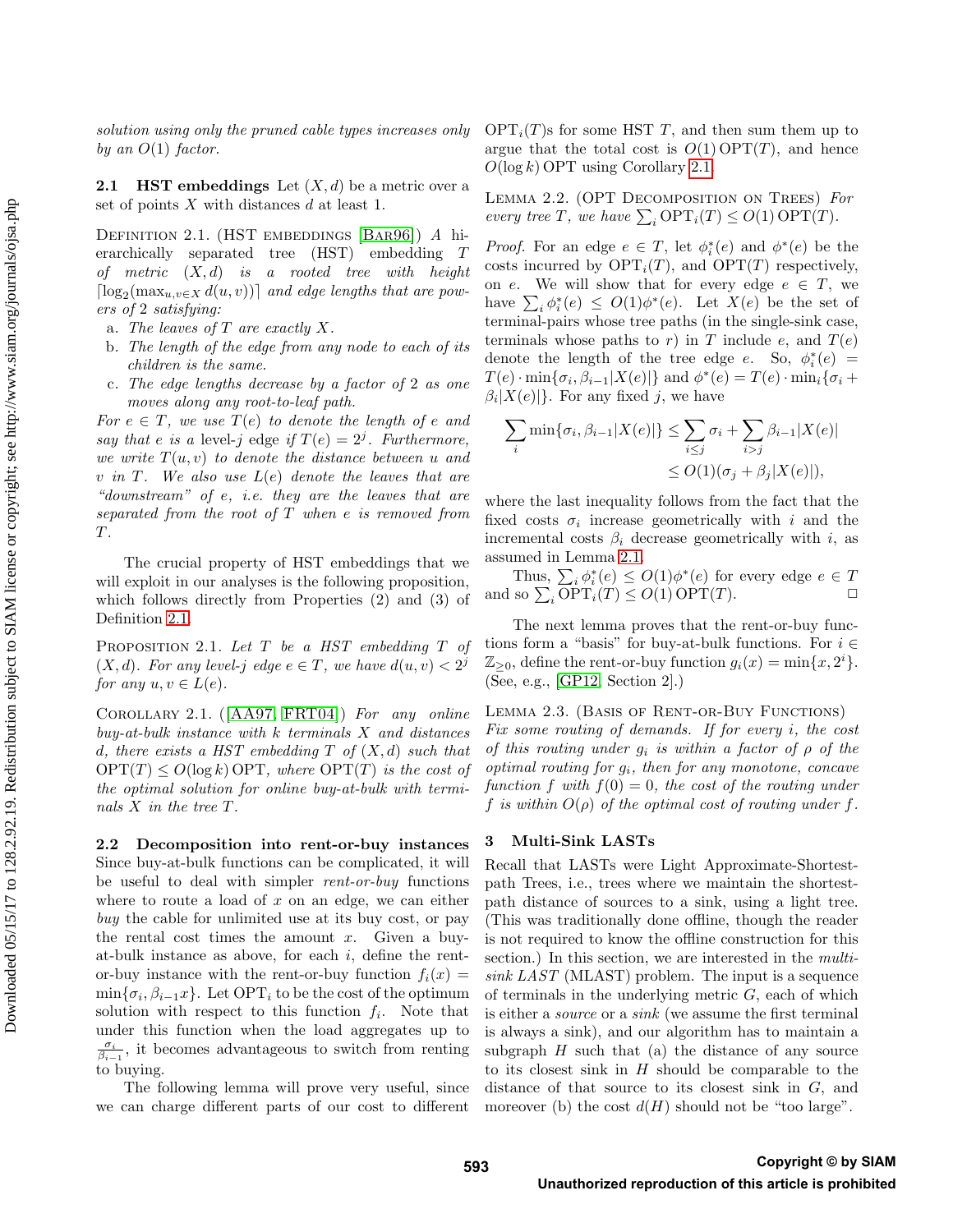Note that when a new sink s arrives, it may be close to many sources, and hence we may need to add "shortcut" edges to reduce their distance to s. Moreover, what does it mean for the cost of  $H$  to not be "too large", since the distance from a source to its closest sink can fall dramatically over time. Our notion is the following. Note that when a *source* v arrives, it has to pay at least the distance to its closest terminal (source or sink) at that time, just to maintain connectivity. Loosely, we want our cost  $d(H)$  to be not much more than the sum of these distances. (N.b.: this is the intuition, formally we will pay  $O(2^{\text{class}(v)})$  which will be defined soon.)

**3.1 The Algorithm** The first terminal to arrive is a sink we denote as  $s^*$ . We use R and S to denote the sets of sources and sinks that have arrived. For a terminal  $u$ , let  $R(u)$  and  $S(u)$  be the sources and sinks that arrived strictly before  $u$ . Our algorithm MLAST-ALG maintains a subgraph  $H$  that consists of two parts: a forest  $F$ which is a "backbone" connecting each source to some sink cheaply, and an edge set  $A$  which "augments"  $F$  to ensure that each source is not too far from the sinks in  $H = A \cup F$ .

The forest  $F$  is constructed using nets which we define now. Let  $\Delta > 0$  be some distance scale. Then, a  $\Delta$ -net Z is a subset of terminals (called *net points*) such that every terminal v has  $d(v, Z) < \Delta$  and for every pair of net points  $u, v \in Z$ , we have  $d(u, v) \geq \Delta$ . Initially, both  $F$  and  $A$  are empty. The algorithm maintains a  $2^j$ net  $Z_i$  on the entire set of terminals, for each distance scale  $j \in \mathbb{Z}$ . When a terminal v arrives, for every distance scale j, it is added to  $Z_j$  if  $d(u, Z_j) \geq 2^j$ . The class of v is defined to be class(v) := max{j :  $v \in Z_j$ }, i.e.,  $\text{class}(v)$  is the largest distance scale such that v belongs to the net of that scale. Hence the class of the first terminal  $s^*$  is  $\infty$ .

Let u be the nearest terminal in  $\bigcup_{j:j>class(v)} Z_j$ , i.e., u is the nearest net-point lying in any net at a higher scale. If the current vertex  $v$  is a source, then the edge  $(u, v)$  is added to F; otherwise, F is left untouched. Next, the algorithm goes through every source u (including v if it is also a source), checks if  $d_{A\cup F}(u, S) \leq 3d(u, S)$ , and otherwise adds the edge  $(u, u')$  to A where  $u' \in S$  is the nearest sink to u. (See Algorithm [1.](#page-5-1))

High-Level Idea of the Analysis. We defer the proofs to the full version. Here, are the main properties we will use in the remainder of the paper.

<span id="page-5-2"></span>Lemma 3.1. Given an online sequence of sources R and sinks S, the algorithm MLAST-ALG maintains a subgraph H and assigns classes to terminals such that

<span id="page-5-1"></span>Algorithm 1 MLAST-ALG $(R, S)$ 

- 1:  $Z_i \leftarrow \emptyset$  for all  $j, A \leftarrow \emptyset, F \leftarrow \emptyset, \Delta = 0;$
- 2: while terminal  $v$  arrives do
- 3: If  $d(v, S(v)) > \Delta$ , set  $\Delta \leftarrow d(v, S(v))$
- 4: for all  $j \in \mathbb{Z}$  do
- 5: if  $d(v, Z_j) \geq 2^j$  then
- 6: Add v to  $Z_i$
- 7: class $(v) \leftarrow \max\{j : v \in Z_j\}$
- 8: if  $v \in R$  then
- 9: Add edge  $(u, v)$  to F where u is a terminal of higher class nearest to  $v$

```
10: for x \in R do
```
- 11: if  $d_{A\cup F}(x, S) > 3d(x, S)$  then
- 12: Add  $(x, x')$  to A where x' is the terminal in  $S$  nearest to  $u$
- a.  $d(H) \leq O(1) \sum_{v \in R} 2^{\text{class}(v)},$
- b.  $d_H(u, S) \leq 3d(u, S)$  for every  $u \in R$ ,
- c. if class(u) = class(v) = j, then  $d(u, v) \geq 2^j$ ,
- d.  $d(u, R(u) \cup S(u)) \leq 2^{\text{class}(u)} \leq d(u, s^{\star})$  for every  $u \in R$ , where  $s^*$  is the first terminal that arrived, and  $R(u)$  and  $S(u)$  are the sources and sinks that arrived before u.

Property (a) is the formal bound on the cost of the MLAST. One should think of  $2^{class(v)}$  as being the radius of some "dual" ball around source  $v$ , that we will later use to give lower bounds on our buy-at-bulk instances. Property (b) guarantees distance preservation. Properties (c) and (d) ensure that terminals of the same class are well-separated, and that  $class(u)$  is not too large. Out of these, property (a) is the most non-trivial one to prove. The cost of  $F$  is easy to bound, since each source  $v$  adds in a single edge of length at most  $O(2^{\text{class}(v)})$ . For the cost of edges in A, the argument at a high level is that the sources adding two different edges of the same length must be far from each other in H (compared to the length of the edges added) else the later one could use a path to the earlier one, and then the added edge, to fulfill the distance guarantee.

#### <span id="page-5-0"></span>4 Non-Oblivious Buy at Bulk

In this section we prove our main result for online buyat-bulk for the case when the function  $f$  is known.

THEOREM 4.1. (DETERMINISTIC BAB) There exists a deterministic  $O(\log k)$ -competitive algorithm for online single-sink buy-at-bulk, where  $k$  is the number of terminals.

For a high-level intuition behind the algorithm, see the discussion in §[1.1.](#page-2-0) Here we explain precisely how to assign types, update layers and route demands.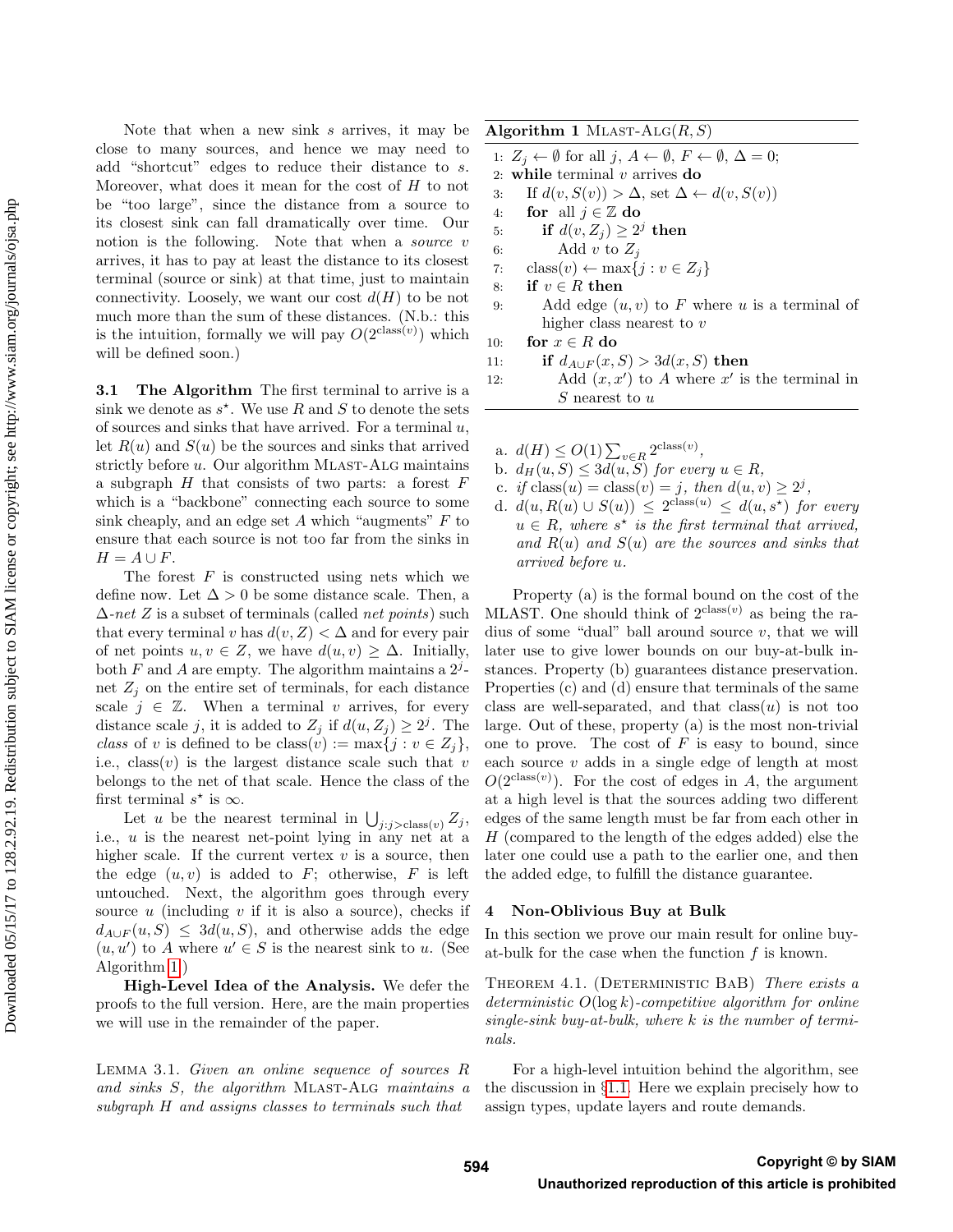**Type assignment.** Consider a terminal  $v$ . At the time of its arrival, for each type i, let  $d_i(v)$  be the distance to the nearest type-i terminal, and define the ball  $B_i(v) := \{u : d(u,v) \leq d_i(v)/2^3\}$ . Let  $n_i(v) :=$  $|B_i(v)|$  be the number of terminals in this ball. Terminal  $v$  is assigned type

$$
\tau(v) := \max\left\{i : n_i(v) \ge \frac{\sigma_i}{\beta_{i-1}}\right\}.
$$

To make sense of this, observe that the threshold for being of a certain type is the same as the threshold for the load at which it is advantageous to buy rather than rent for that type. This means vertices assigned a certain type can collect enough "witnesses" whose paths to the root in the optimal solution can be used to pay for edges constructed by  $v$  in the online solution.

**Layers.** Let  $R_i$  be the current set of terminals of type exactly *i*, and  $X_i := \bigcup_{i' \geq i} R_{i'}$  be the current set of terminals of type at least *i*. Let  $X_i(v)$  (resp.,  $R_i(v)$ ) be the set of terminals of type at least (resp., exactly) i that arrived strictly before  $v$ . Layer  $H_i$  is maintained by running the online algorithm MLAST-ALG with  $R_i$ as sources and  $X_{i+1}$  as sinks. This ensures that every  $u \in R_i$  has  $d_{H_i}(u, X_{i+1}(v)) \leq 3d(u, X_{i+1}(v)).$ 

**Routing.** We route  $v$ 's demand to the root on path  $P(v)$  that is constructed as follows. The path  $P(v)$ is constructed iteratively and consists of M different segments  $P_i(v)$ , one per type. Initially, v's demand is located at  $v$  and the segments are all empty. While the current terminal  $w$  containing  $v$ 's demand is not the root, choose w' to be the terminal in  $H_{\tau(w)}$  with  $\tau(w') > \tau(w)$  nearest to w (nearest in terms of distances in  $H_{\tau(w)}$  and route v's demand to w' along the shortest path between w and w' in  $H_{\tau(w)}$ .

This completes the description of the algorithm. See Algorithm [2](#page-6-0) for a summary.

4.1 Analysis Let us now consider the cost of the algorithm's solution due to each cable type. The fixed cost due to cables of type i is  $\sigma_i d(H_i)$  since they are installed on layer  $H_i$ . For each terminal v of type  $\tau(v) \leq i$ ,  $P_i(v)$  is the segment of its routing path consisting of type i cables. Hence the total cost of the algorithm's solution is

<span id="page-6-1"></span>(4.1) 
$$
\text{ALG} := \sum_{i} \left( \sigma_i d(H_i) + \sum_{v: \tau(v) \leq i} \beta_i d(P_i(v)) \right).
$$

Proof outline. We want to show that ALG  $\leq$  $OPT(T)$  for any HST embedding T, since Corollary [2.1](#page-4-2) would then imply that  $ALG \n\leq O(\log k)$  OPT. The key is to decompose OPT on trees as follows: in §[2.2](#page-4-3) we defined the rent-or-buy functions  $f_i(x) :=$  $\min\{\sigma_i, \beta_{i-1}\}\$ , and defined OPT<sub>i</sub> to be the cost of

<span id="page-6-0"></span>Algorithm 2 Online Algorithm for Single-Sink Buyat-Bulk

- 1:  $\tau(r) \leftarrow \infty$
- 2:  $H_i \leftarrow \emptyset$  for all i
- 3: while terminal  $v$  arrives do
- 4: // Determine type of v
- 5: Let  $d_i(v) = d(v, X_i)$ ,  $B_i(v) = \{u : d(u, v) \leq$  $d_i(v)/2^3$ , and  $n_i(v) = |B_i(v)|$  for  $1 \le i \le M$
- 6:  $\tau(v) \leftarrow \max\{i : n_i(v) \geq \frac{\sigma_i}{\beta_{i-1}}\}$
- 7: // Update layers  $H_i$
- 8: for  $i \leq \tau(v)$  do
- 9: Update  $H_i$  using MLAST-ALG with  $R_i(v)$  as sources and  $X_{i+1}(v)$  as sinks
- 10: Install cable of type i on new edges of  $H_i$
- 11: // Find routing path  $P(v)$  to route v's demand to the root
- 12:  $P_i(v) \leftarrow \emptyset$  for all  $i: P(v) \leftarrow \emptyset$
- 13: while v's demand is not yet at  $r$  do
- 14: Let  $w$  be the terminal containing  $v$ 's demand and  $i = \tau(w)$
- 15: Let  $P_i(v) \subseteq H_i$  be the shortest path from w to  $X_{i+1}(v)$  in  $H_i$
- 16: Route v's demand from w to  $X_{i+1}(v)$  along the path  $P_i(v)$

the optimal solution with respect to  $f_i$ . Our proof (specifically Lemmas [4.3](#page-8-0) and [4.2\)](#page-7-0) will use the structure of the HST to give a charging argument showing that

<span id="page-6-2"></span>(4.2) 
$$
\sigma_i d(H_i) + \sum_{v:\tau(v) < i} \beta_{i-1} d_i(v) \leq O(1) \text{OPT}_i(T).
$$

Roughly speaking, we argue that  $d(H_i)$  can be charged to the optimal cost of the witnesses of the terminals of type exactly i, and moreover, the type selection rule forces terminals of type less than  $i$  to be spread out.

Thus, if we could prove that  $d(P_i(v)) <$  $O(1)d_{i+1}(v)$ , then we would be done, because we could decompose the expression for ALG in [\(4.1\)](#page-6-1) as follows:

<span id="page-6-3"></span>
$$
(4.3)
$$

$$
ALG \le O(1) \cdot \sum_{i} \left( \sigma_i d(H_i) + \sum_{v: \tau(v) < i} \beta_{i-1} d_i(v) \right).
$$

Inequality [\(4.2\)](#page-6-2) and Lemma [2.2](#page-4-4) would imply that ALG  $\leq O(1)$  OPT $(T)$  for any HST embedding T, as desired.

However,  $d(P_i(v))$  can be much larger than  $d_{i+1}(v)$ . This is because of the "selfishness" of the routing scheme: when a terminal  $w$  receives  $v$ 's demand, it simply routes it to the terminal  $w'$  of higher type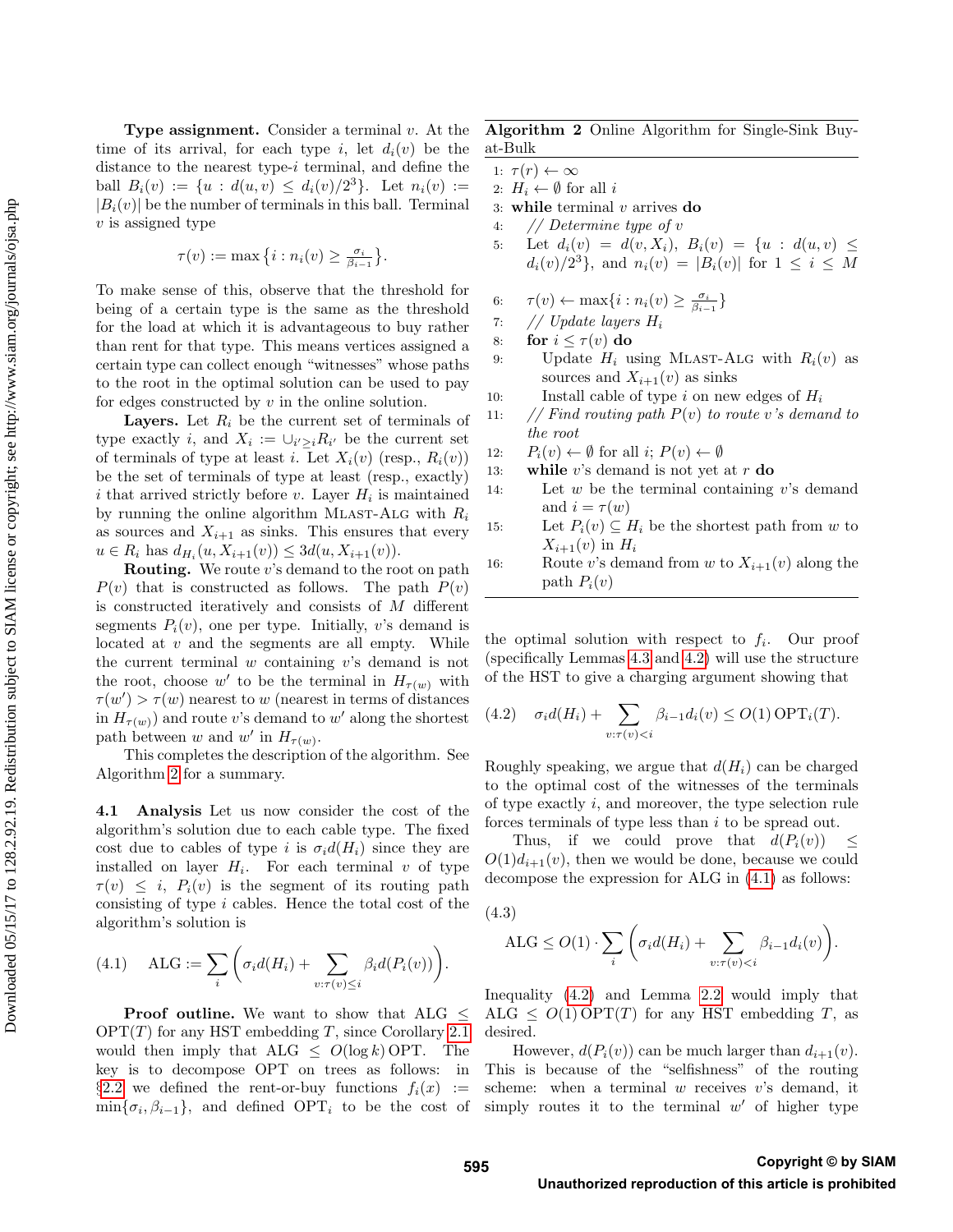nearest to  $w$ , without any regard as to how far  $w'$ is from  $v$ . Fortunately, the fact that the incremental costs  $\beta_i$  are geometrically decreasing allows us to show that the total incremental cost incurred over all segments  $P_i(v)$  are bounded. In particular, we show that  $\sum_{v:\tau(v)\leq i} \beta_i d(P_i(v)) \leq O(1) \sum_i \sum_{v:\tau(v)\leq i} \beta_i d_{i+1}(v).$ The rest of the proof will follow this general outline.

Bounding incremental cost. We begin by proving the above bound on the incremental cost.

Lemma 4.1.

$$
\sum_{i} \sum_{v: \tau(v) \leq i} \beta_i d(P_i(v)) \leq O(1) \sum_{i} \sum_{v: \tau(v) \leq i} \beta_i d_{i+1}(v).
$$

*Proof.* For terminal v, suppose its type-i segment  $P_i(v)$ is non-empty: let  $w_i$  be the starting terminal of the segment. Since  $P_i(v)$  starts with a terminal of type  $i$  and ends with a terminal of type at least  $i + 1$ , so  $\tau(w_i) = i$ . Now since  $P_i(v)$  is a shortest path in  $H_i$  from  $w_i$  to  $X_{i+1}(v)$ , Lemma [3.1\(](#page-5-2)b) gives us  $d(P_i(v)) \leq 3 \cdot d(w_i, X_{i+1}(v))$ . Since  $d_{i+1}(v)$ is the distance from v to  $X_{i+1}(v)$ ,  $d(w_i, X_{i+1}(v)) \leq$  $d(w_i, v) + d_{i+1}(v)$ . Moreover, the segments  $P_{i'}(v)$  for  $i'$  < i form a path from v to  $w_i$ , so  $d(w_i, v) \leq$  $\sum_{i' < i} d(P_{i'}(v))$ . Combining these inequalities, we get  $d(P_i(v)) \leq 3 (d_{i+1}(v) + \sum_{i' < i} d(P_{i'}(v)))$ . Unrolling the recursion, this gives  $d(P_i(v)) \leq \sum_{i' \leq i} 3^{i-i'+1} d_{i'+1}(v)$ . Hence, we get the following bound on the incremental  $\cot$  of  $v$ :

$$
\sum_{i \ge \tau(v)} \beta_i \cdot d(P_i(v)) \le \sum_{i \ge \tau(v)} \beta_i \cdot \sum_{i' \le i} 3^{i-i'+1} d_{i'+1}(v) \n= \sum_{i \ge \tau(v)} d_{i+1}(v) \cdot \sum_{i' \ge i} 3^{i'-i+1} \beta_{i'},
$$

where the equality follows from rearranging the sums. But the  $\beta_i$ s decrease geometrically by a factor of  $3^2$ , so the last sum is dominated by the first term, and is  $O(\beta_i)$ . Hence the proof.  $\Box$ 

Lemma [4.1](#page-7-1) implies Inequality [\(4.3\)](#page-6-3). Define  $ALG_i$  =  $\sigma_i d(H_i) + \sum_{v: \tau(v) < i} \beta_{i-1} d_i(v)$ . The rest of this section will show that on any HST embedding T, ALG<sub>i</sub>  $\leq$  $O(1)$  OPT<sub>i</sub>(T) for every i. Lemma [2.2](#page-4-4) then implies that ALG  $\leq O(1)$  OPT $(T)$  for any HST embedding T and so ALG  $\leq O(\log k)$  OPT by Corollary [2.1.](#page-4-2)

Charging to HST embeddings. For the following, fix an HST embedding T. Recall that for edge  $e \in T$ ,  $L(e)$  denotes the leaves below  $e$ ,  $T(e)$  the length of e, and  $T(u, v)$  the distance between u and v in T. Also, observe that an edge e such that  $r \notin L(e)$ , the terminals in  $L(e)$  either have to buy the edge at cost  $\sigma_i T(e)$ , or rent it at cost  $\beta_{i-1}|L(e)|T(e)$ . We record this lower bound for later.

<span id="page-7-2"></span>(4.4) 
$$
\text{OPT}_i(T) \ge \sum_{e \in T: r \notin L(e)} T(e) \min\{\sigma_i, \beta_{i-1} | L(e)|\}.
$$

<span id="page-7-1"></span>To upper-bound ALG<sub>i</sub>, we bound both  $\sigma_i d(H_i)$  and  $\sum_{v:\tau(v)< i}\beta_{i-1}d_i(v)$  separately by  $\mathrm{OPT}_i(T)$ . In each case, we proceed by developing an appropriate charging scheme that charges to the edges of  $T$  and then arguing that the total charge received by each edge  $e \in T$  is at most a constant times its contribution to the lower bound of  $\text{OPT}_i(T)$  in Inequality [4.4.](#page-7-2)

First, we bound  $\sum_{v:\tau(v). The charging$ scheme is as follows: for each terminal v, charge  $\beta_{i-1}$ to an edge in T whose length is proportional to  $d_i(v)$ and which contains  $v$  as a leaf. Then we argue that no edge is overcharged; in particular, for every edge  $e \in T$ , the total number of terminals that can charge e is at most  $\sigma_i/\beta_{i-1}$ . Finally, we use the fact that terminals charging to e are close together (by the bounded diameter property of HSTs), so if there were more than  $\sigma_i/\beta_{i-1}$  terminals charging e, then the one that arrived last would have been assigned a type of at least i.

<span id="page-7-0"></span>LEMMA 4.2. 
$$
\sum_{v:\tau(v) < i} \beta_{i-1} d_i(v) \leq O(1) \text{OPT}_i(T)
$$
.

Proof. Consider the following charging scheme. For each terminal v with type  $\tau(v) < i$ , if  $d_i(v) \in [2^j, 2^{j+1}),$ charge  $2^{j+1}\beta_{i-1}$  to the length  $2^{j-4}$  edge  $e \in T$  whose leaves  $L(e)$  contain v but not r. Such an edge must exist since otherwise  $d_i(v) \leq d(v, r) < 2^j$ . The total charge received by the edges of T is at least  $\sum_{v:\tau(v) < i} \beta_{i-1} d_i(v)$ , and only edges e with  $r \notin L(e)$  were charged.

Consider an edge  $e \in T$  of length  $2^{j-4}$ . . Let  $C(e) \subseteq L(e)$  be the set of terminals charging e. We claim that  $|C(e)| \leq \sigma_i/\beta_{i-1}$ . Note that the total charge received by e is

$$
2^{j+1}\beta_{i-1}|C(e)| = 2^5 T(e)\beta_{i-1}|C(e)|
$$
  

$$
\leq 2^5 T(e) \min{\{\sigma_i, \beta_{i-1}|L(e)|\}}.
$$

By [\(4.4\)](#page-7-2), this proves the lemma.

Now to prove the claim. Suppose for a contradiction, that  $|C(e)| > \sigma_i/\beta_{i-1}$ . Let v be the last-arriving terminal of  $C(e)$ . Since e is a length  $2^{j-4}$  edge and v charged e, we have  $d_i(v) \geq 2^j$  and  $\tau(v) < i$ . Moreover, since  $C(e) \subseteq L(e)$ , we have that  $\text{diam}(C(e)) < 2^{j-3} \leq$  $d_i(v)/2^3$ . Thus, every terminal  $u \in C(e)$  is within distance  $d_i(v)/2^3$  from v so  $C(e) \subseteq B_i(v)$ . This implies that  $|B_i(v)| \geq |C(e)| \geq \sigma_i/\beta_{i-1}$  so v should have been assigned a type that is at least  $i$ , contradicting the fact that  $\tau(v) < i$ . Therefore,  $|C(e)| \leq \sigma_i/\beta_{i-1}$ , as desired.  $\Box$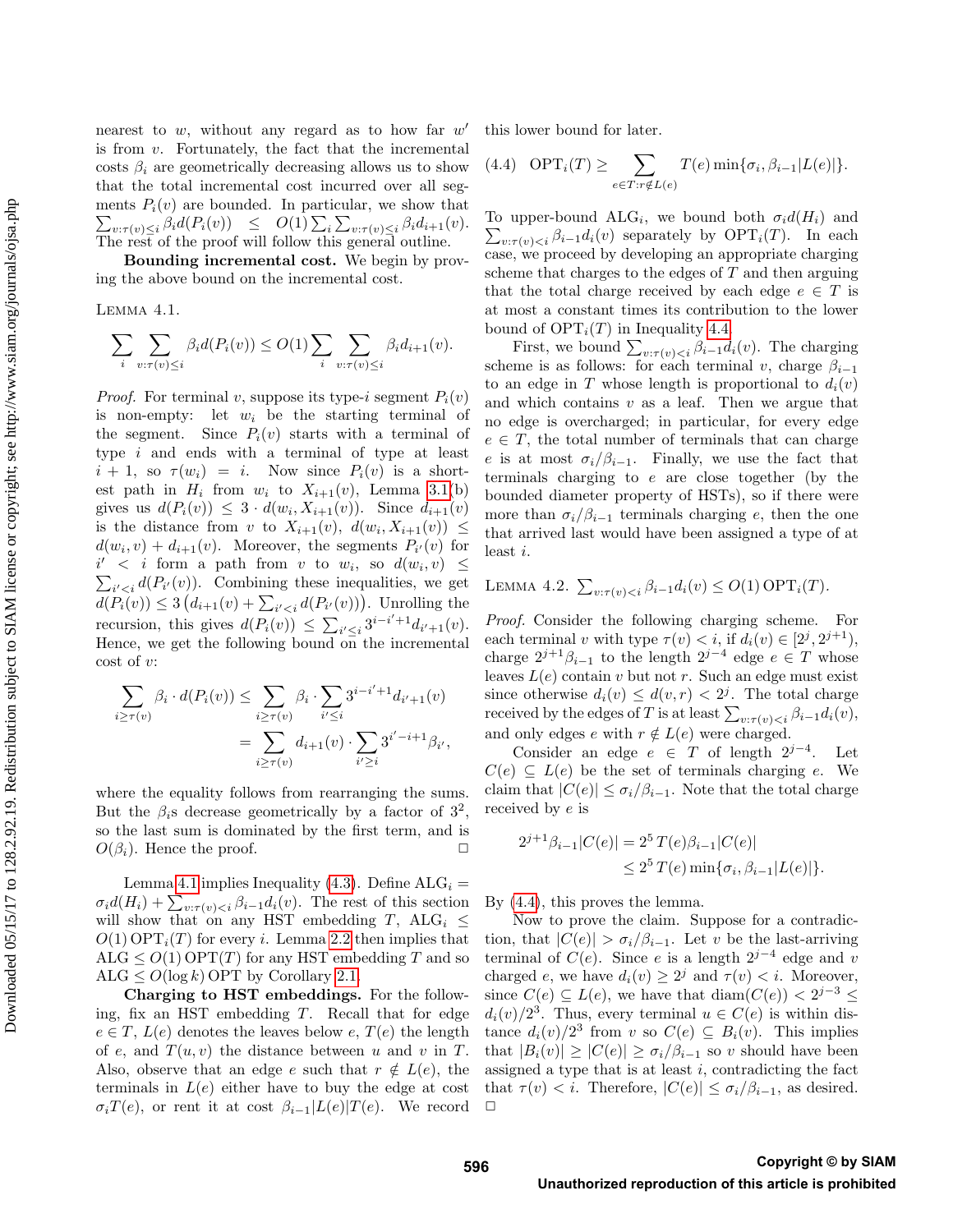Bounding the Fixed Cost of  $H_i$ . There are three steps to the proof. The first step is to use Lemma [3.1](#page-5-2) to charge the fixed cost to the terminals of type  $i$ . The second is to argue that since each terminal  $v$  of type *i* has at least  $\sigma_i/\beta_{i-1}$  witnesses nearby, *v* can use the cost incurred by  $\text{OPT}_i(T)$  in routing its witnesses to pay off the charge it accumulated. Finally, we use the fact that terminals of type  $i$  that accumulate similar charges must be far apart to argue that no witness is overcharged.

<span id="page-8-0"></span>LEMMA 4.3.  $\sigma_i d(H_i) \leq O(1) \text{OPT}_i(T)$ .

*Proof.* The layer  $H_i$  is an MLAST whose set of sources is  $R_i$  (the terminals of type exactly i) and sinks  $S_i = X_{i+1}$ , the terminals of higher type. Let  $\text{class}_i(v)$  be the class assigned by this MLAST algorithm to terminal  $v$ . By Lemma [3.1,](#page-5-2) we have  $\sigma_i d(H_i) \leq O(1) \sum_{v \in R_i} \sigma_i 2^{\text{class}_i(v)}$ . Define  $R_i(j) = \{v \in R_i : \text{class}_i(v) = j\}$ . Let  $E_j$  be the set of length  $2^{j-4}$  edges of T. To prove the lemma, we will show that for each  $j$ ,

<span id="page-8-1"></span>
$$
(4.5) \qquad \sigma_i |R_i(j)| \leq \sum_{e \in E_j: r \notin L(e)} \min\{\sigma_i, \beta_{i-1}|L(e)|\}.
$$

This would then imply that

$$
\sigma_i d(H_i)
$$
  
\n
$$
\leq O(1) \sum_{v \in R_i} \sigma_i 2^{\text{class}_i(v)}
$$
  
\n
$$
\leq O(1) \sum_j 2^j \sigma_i |R_i(j)|
$$
  
\n
$$
\leq O(1) \sum_j 2^{j-4} \sum_{e \in E_j : r \notin L(e)} \min{\{\sigma_i, \beta_{i-1} | L(e)|\}}.
$$

But  $T(e) = 2^{j-4}$  for edges  $e \in E_j$ , so [\(4.4\)](#page-7-2) bounds the cost by  $O(1)$  OPT<sub>i</sub> $(T)$  to complete the proof.

Now to prove [\(4.5\)](#page-8-1). We will show that for each  $v \in R_i(j)$  (i.e., having type i, and class j in the MLAST  $H_i$  corresponding to type-i terminals), every terminal u in its ball  $B_i(v)$  has to be routed on some level-j edge  $e \in E_i$  with  $r \notin L(e)$ , and that the level-j edges used by  $B_i(v)$  is disjoint from the edges used by  $B_i(v')$  for any other  $v' \in R_i(j)$ . More formally, for each terminal v, define  $e_j(v)$  to be the unique edge of  $E_j$  such that  $v \in L(e_j(v))$  and define  $E_j(v) := \{e_j(u) : u \in B_i(v)\}.$ We need the following claims.

<span id="page-8-2"></span>CLAIM 4.1. For every  $v \in R_i(j)$  and  $u \in B_i(v)$ , we have  $d(u, v) \leq 2^{j-3}$ .

*Proof.* By definition of  $B_i(v)$ , we have the following bound:  $d(u, v) \leq d_i(v)/2^3 = d(v, X_i(v))/2^3$ . Now for every HST embedding T and every i, we have

observe that  $X_i(v) = R_i(v) \cup S_i(v)$ , where  $R_i(v)$  and  $S_i(v)$  are the sources and sinks that arrived before v in the MLAST for type i. By Lemma [3.1\(](#page-5-2)d),  $d(v, X_i(v))$  <  $2^{\text{class}_i(v)} = 2^j$ . Combining this with the above bound on  $d(u, v)$  gives us  $d(u, v) \leq 2^{j-3}$ , as desired.  $\Box$ 

<span id="page-8-3"></span>CLAIM 4.2. For every  $v \in R_i(j)$ , we have  $\bigcup_{e \in E_j(v): r \notin L(e)} L(e) \quad \supseteq \quad B_i(v).$  Moreover,  $E_j(v) \cap E_j(v') = \emptyset$  for distinct  $v, v' \in R_i(j)$ .

Proof. To prove the first part of the claim, observe that by definition of  $E_j(v)$ , we have  $\bigcup_{e \in E_j(v)} L(e) \supseteq B_i(v)$ . Thus, it suffices to show that for every  $v \in R_i(j)$  and each terminal  $u \in B_i(v)$ , the edge  $e_i(v)$  does not contain r as a leaf. Suppose, towards a contradiction, that there exists  $u \in B_i(v)$  such that  $r \in L(e_i(u))$ . Since  $e_i(u)$  has length  $2^{j-4}$ , we have  $\text{diam}(L(e_j(u)) \leq 2^{j-3})$ ; moreover,  $r, u \in L(e_j(u))$  and so  $d(u,r) \leq 2^{j-3}$ . Now, Claim [4.1](#page-8-2) implies that  $d(u, v) \leq 2^{j-3}$ . Therefore,  $d(v, r) \leq$  $d(u, v) + d(u, r) < 2<sup>j</sup>$ . However, this contradicts Lemma [3.1\(](#page-5-2)d), which implies that  $d(v, r) \geq 2^j$ . Thus,  $r \notin$  $L(e_i(u))$ .

To prove the second part of the claim, suppose towards a contradiction, that there exist  $v, v' \in R_i(j)$ and  $u \in B_i(v)$  and  $u' \in B_i(v')$  such that  $e_j(u) = e_j(u')$ . By triangle inequality,  $d(v, v') \leq d(u, v) + d(u, u') +$  $d(u', v')$ . Claim [4.1](#page-8-2) implies that  $d(u, v), d(u', v') \leq 2^{j-3}$ . Since  $u, u'$  are leaves of the same edge of length  $2^{j-4}$ , we get  $d(u, u') \leq 2^{j-3}$ . Therefore,  $d(v, v') < 2^j$ . On the other hand, Lemma [3.1\(](#page-5-2)c) says that  $d(v, v') \geq 2^{j}$ . This gives us our desired contradiction.  $\Box$ 

With these claims in hand, we have

$$
\sum_{e \in E_j : r \notin L(e)} \min\{\sigma_i, \beta_{i-1}|L(e)|\}
$$
\n
$$
\geq \sum_{v \in R_i(j)} \sum_{e \in E_j(v) : r \notin L(e)} \min\{\sigma_i, \beta_{i-1}|L(e)|\}
$$
\n
$$
\geq \sum_{v \in R_i(j)} \min\{\sigma_i, \beta_{i-1} \sum_{e \in E_j(v) : r \notin L(e)} |L(e)|\}
$$
\n
$$
\geq \sum_{v \in R_i(j)} \min\{\sigma_i, \beta_{i-1}|B_i(v)|\}
$$
\n
$$
\geq \sum_{v \in R_i(j)} \sigma_i = \sigma_i |R_i(j)|,
$$

where the first inequality follows from the second part of Claim [4.2,](#page-8-3) the third inequality from the first part, and the last inequality from the fact that  $|B_i(v)| \geq \sigma_i/\beta_{i-1}$ .  $\Box$ 

Having proved these two lemmas, we have that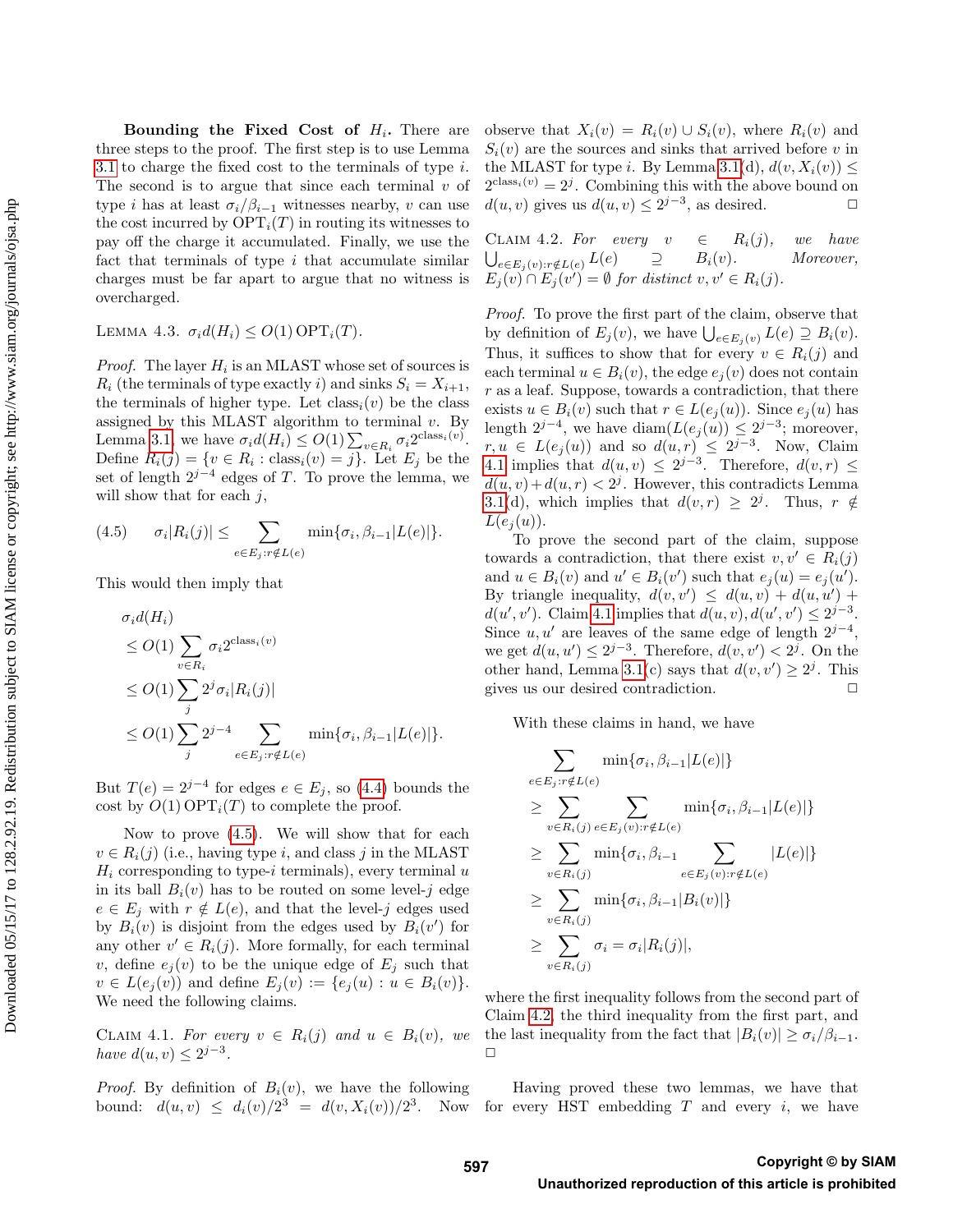$ALG_i \leq O(1) \text{OPT}_i(T)$ . Summing over all i and using Lemma [2.2,](#page-4-4) we have ALG  $\leq O(1)$  OPT(T) for any HST embedding T, and so  $ALG \le O(\log k)$  OPT. This proves Theorem [1.1.](#page-1-0)

## 5 Conclusions

We defer the results on oblivious buy-at-bulk to the [full](https://arxiv.org/abs/1611.00052) [version.](https://arxiv.org/abs/1611.00052) It also contains our results for online LASTs and online low-stretch spanners, which are used in these results. Several open questions remain: can we do better than  $O(\log^2 k)$  for the oblivious randomized case, and  $O(\log^{2.5} k)$  for the oblivious deterministic case? Can we get online constructions of tree embeddings with stretch better than  $O(\log k \log \Delta)$ ?

#### References

- <span id="page-9-0"></span>[AA97] Baruch Awerbuch and Yossi Azar. Buy-at-bulk network design. In 38th Annual Symposium on Foundations of Computer Science, FOCS '97, Miami Beach, Florida, USA, October 19-22, 1997, pages 542–547, 1997.
- <span id="page-9-9"></span>[AAB04] Baruch Awerbuch, Yossi Azar, and Yair Bartal. On-line generalized steiner problem. Theor. Comput. Sci., 324(2-3):313–324, 2004.
- <span id="page-9-10"></span>[AKPW95] Noga Alon, Richard M. Karp, David Peleg, and Douglas West. A graph-theoretic game and its application to the k-server problem. SIAM J. Comput., 24(1):78–100, 1995.
- <span id="page-9-13"></span>[And04] Matthew Andrews. Hardness of buy-at-bulk network design. In 45th Symposium on Foundations of Computer Science (FOCS 2004), 17-19 October 2004, Rome, Italy, Proceedings, pages 115–124, 2004.
- <span id="page-9-6"></span>[Bar96] Yair Bartal. Probabilistic approximations of metric spaces and its algorithmic applications. In 37th Annual Symposium on Foundations of Computer Science, FOCS '96, Burlington, Vermont, USA, 14-16 October, 1996, pages 184–193, 1996.
- <span id="page-9-11"></span>[Bar98] Yair Bartal. On approximating arbitrary metrices by tree metrics. In Proceedings of the Thirtieth Annual ACM Symposium on the Theory of Computing, Dallas, Texas, USA, May 23-26, 1998, pages 161–168, 1998.
- <span id="page-9-12"></span>[Bar04] Yair Bartal. Graph decomposition lemmas and their role in metric embedding methods. In Algorithms - ESA 2004, 12th Annual European Symposium, Bergen, Norway, September 14-17, 2004, Proceedings, pages 89–97, 2004.
- <span id="page-9-19"></span>[BC97] Piotr Berman and Chris Coulston. On-line algorithms for steiner tree problems (extended abstract). In Proceedings of the Twenty-Ninth Annual ACM Symposium on the Theory of Computing, El Paso, Texas, USA, May 4-6, 1997, pages 344–353, 1997.
- [Bol04] Béla Bollobas. Extremal Graph Theory. Dover Publications, Incorporated, 2004.
- <span id="page-9-20"></span>[ECKP15] Alina Ene, Deeparnab Chakrabarty, Ravishankar Krishnaswamy, and Debmalya Panigrahi. Online buy-

at-bulk network design. In IEEE 56th Annual Symposium on Foundations of Computer Science, FOCS 2015, Berkeley, CA, USA, 17-20 October, 2015, pages 545–562, 2015.

- <span id="page-9-3"></span>[FRT04] Jittat Fakcharoenphol, Satish Rao, and Kunal Talwar. A tight bound on approximating arbitrary metrics by tree metrics. J. Comput. Syst. Sci.,  $69(3):485-497$ , 2004.
- <span id="page-9-8"></span>[GE05] Ashish Goel and Deborah Estrin. Simultaneous optimization for concave costs: Single sink aggregation or single source buy-at-bulk. Algorithmica, 43(1-2):5– 15, 2005.
- <span id="page-9-7"></span>[GHR06] Anupam Gupta, Mohammad Taghi Hajiaghayi, and Harald Räcke. Oblivious network design. In Proceedings of the Seventeenth Annual ACM-SIAM Symposium on Discrete Algorithms, SODA 2006, Miami, Florida, USA, January 22-26, 2006, pages 970–979, 2006.
- <span id="page-9-16"></span>[GI06] Fabrizio Grandoni and Giuseppe F. Italiano. Improved approximation for single-sink buy-at-bulk. In Algorithms and Computation, 17th International Symposium, ISAAC 2006, Kolkata, India, December 18-20, 2006, Proceedings, pages 111–120, 2006.
- <span id="page-9-14"></span>[GKK<sup>+</sup>01] Naveen Garg, Rohit Khandekar, Goran Konjevod, R. Ravi, F. Sibel Salman, and Amitabh Sinha II. On the integrality gap of a natural formulation of the single-sink buy-at-bulk network design problem. In Integer Programming and Combinatorial Optimization, 8th International IPCO Conference, Utrecht, The Netherlands, June 13-15, 2001, Proceedings, pages 170– 184, 2001.
- <span id="page-9-15"></span>[GKR03] Anupam Gupta, Amit Kumar, and Tim Roughgarden. Simpler and better approximation algorithms for network design. In 35th STOC, pages 365–372, 2003.
- <span id="page-9-1"></span>[GMM09] Sudipto Guha, Adam Meyerson, and Kamesh Munagala. A constant factor approximation for the single sink edge installation problem. SIAM J. Comput., 38(6):2426–2442, 2009.
- <span id="page-9-2"></span>[GP12] Ashish Goel and Ian Post. One tree suffices: A simultaneous o(1)-approximation for single-sink buyat-bulk. Theory of Computing, 8(1):351–368, 2012.
- <span id="page-9-18"></span>[GRS11] Fabrizio Grandoni, Thomas Rothvoss, and Laura Sanità. From uncertainty to nonlinearity: Solving virtual private network via single-sink buy-at-bulk. Mathematics of Operations Research, 36(2):185–204, 2011.
- <span id="page-9-4"></span>[IW91] Makoto Imase and Bernard M. Waxman. Dynamic steiner tree problem. SIAM J. Discrete Math., 4(3):369–384, 1991.
- <span id="page-9-17"></span>[JR09] Raja Jothi and Balaji Raghavachari. Improved approximation algorithms for the single-sink buy-atbulk network design problems. J. Discrete Algorithms, 7(2):249–255, 2009.
- <span id="page-9-5"></span>[KRY95] Samir Khuller, Balaji Raghavachari, and Neal E. Young. Balancing minimum spanning trees and shortest-path trees. Algorithmica, 14(4):305–321, 1995.
- [LPS88] Alexander Lubotzky, Ralph Phillips, and Peter